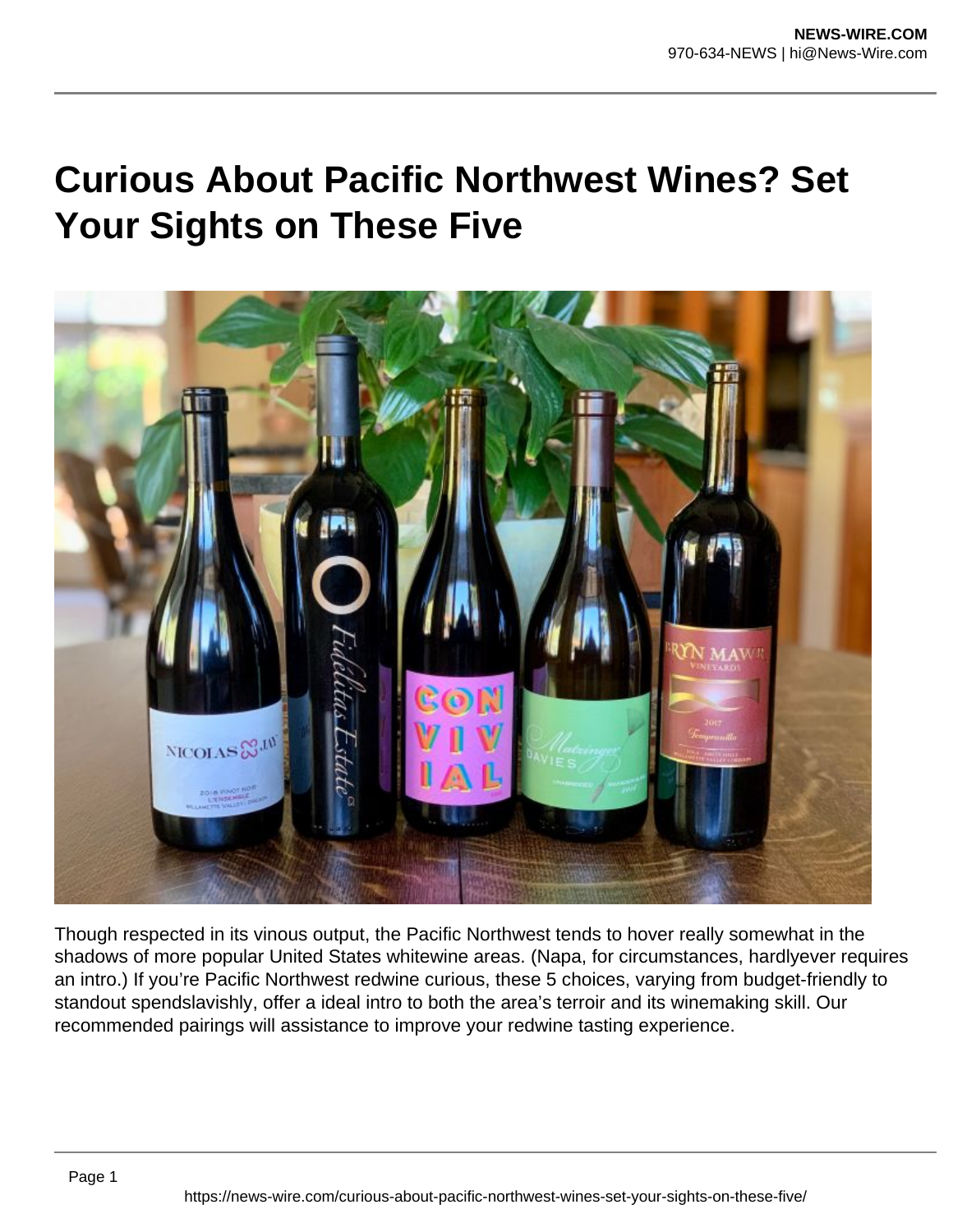

**GC Wines: 2019 Convivial Willamette Valley Red Wine, \$20**

An energetic expression from Oregon's Willamette Valley, this redwine is a take on a Burgundian mix called 'Passe-tout-Grains,' which integrates Gamay and Pinot Noir grapes for a juicy, friendly redwine. Adorned with a vibrant pink label that's best for a casual event, this friendly red sets well with nearly anything, from charcuterie to simply-prepared salmon to beef stroganoff.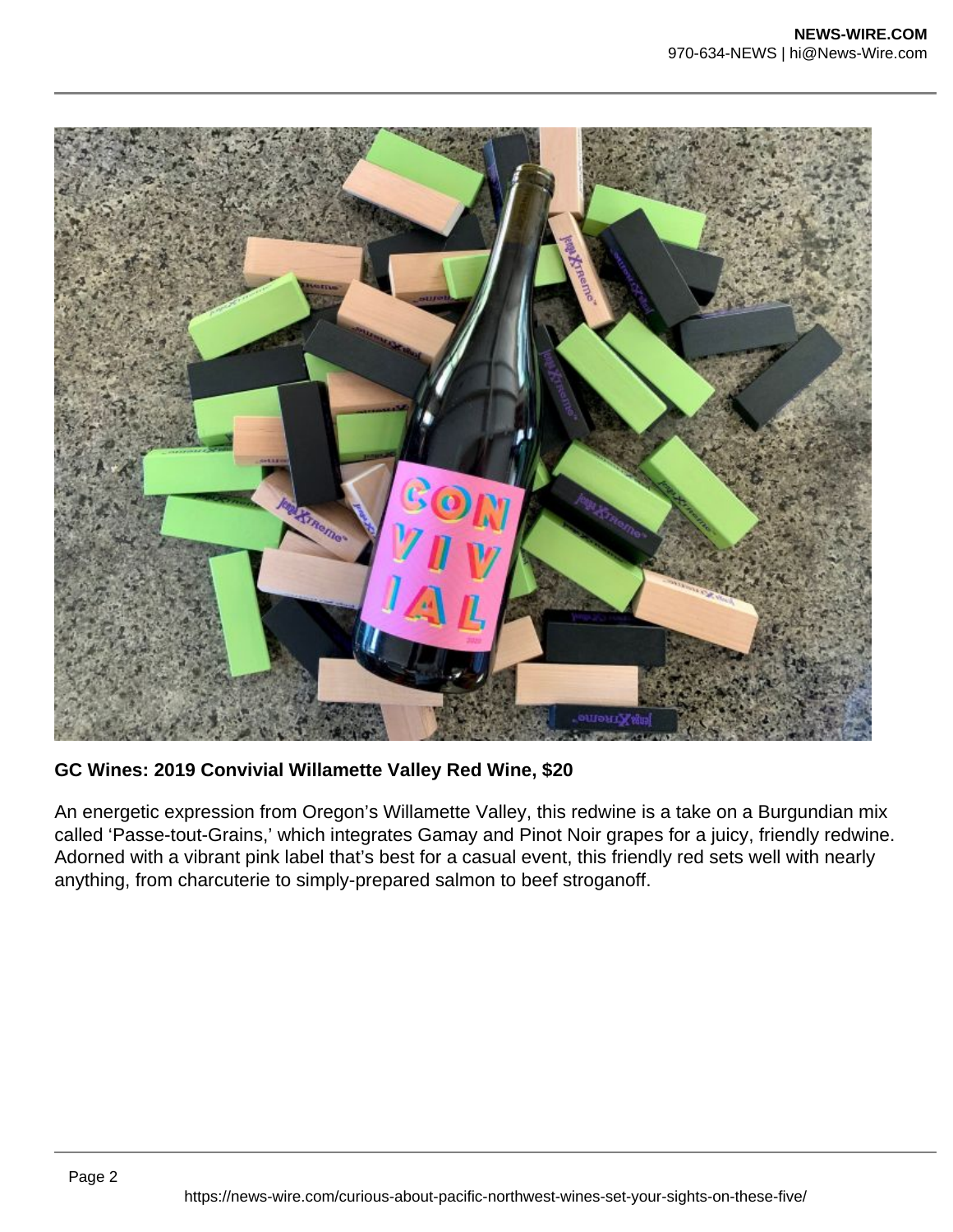

**Matzinger Davies: 2020 Unabridged Sauvignon Blanc, \$33**

Made by married winemakers Anna Matzinger and Michael Davies, love and care areplentiful in this bottling of Sauvignon Blanc from Oregon's Columbia River Gorge. Whole cluster pushed and aged for 10 months in cigar-shaped barrels from Master French Cooper Philippe Grillot, this minerally-driven whitewine screams for oysters, yet Anna states it goes simply as well with an night of Netflix and a bowl of sweet onion potato chips.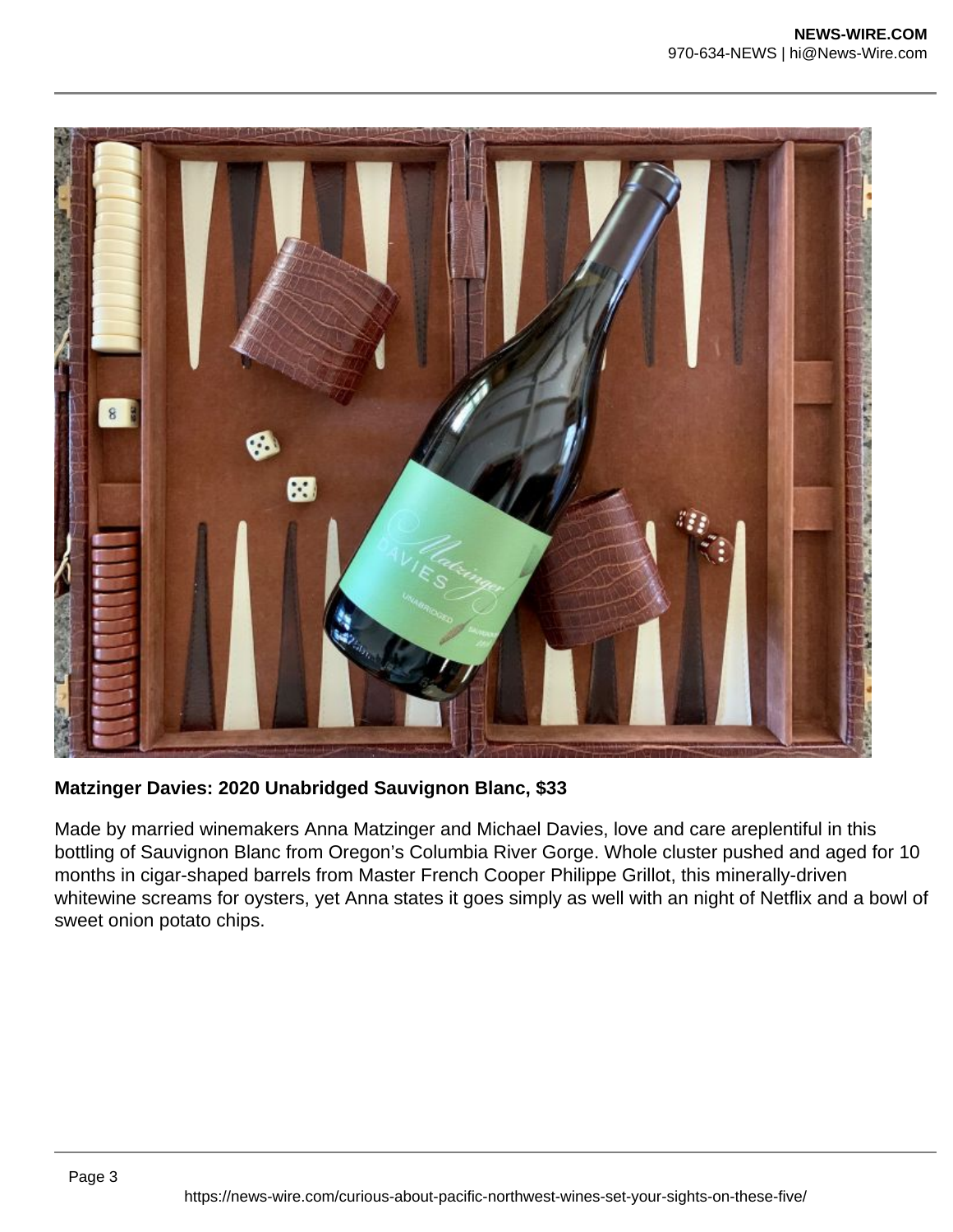

**Bryn Mawr Vineyards: 2017 Tempranillo, \$50**

Family-owned Bryn Mawr Vineyards honors the whitewine that make the Willamette Valley world distinguished, while alittle pressing the envelope to checkout future possibilities. This luscious and fragile redwine is medium garnet red with a minor brick red shade on the rim. It includes keepsinmind of warm baking spice, cocoa, and cinnamon that intermingle with faint raspberry and fig notes to make a charming spiced arrangement. Try this one with hearty pasta meals, like a heavily layered lasagne.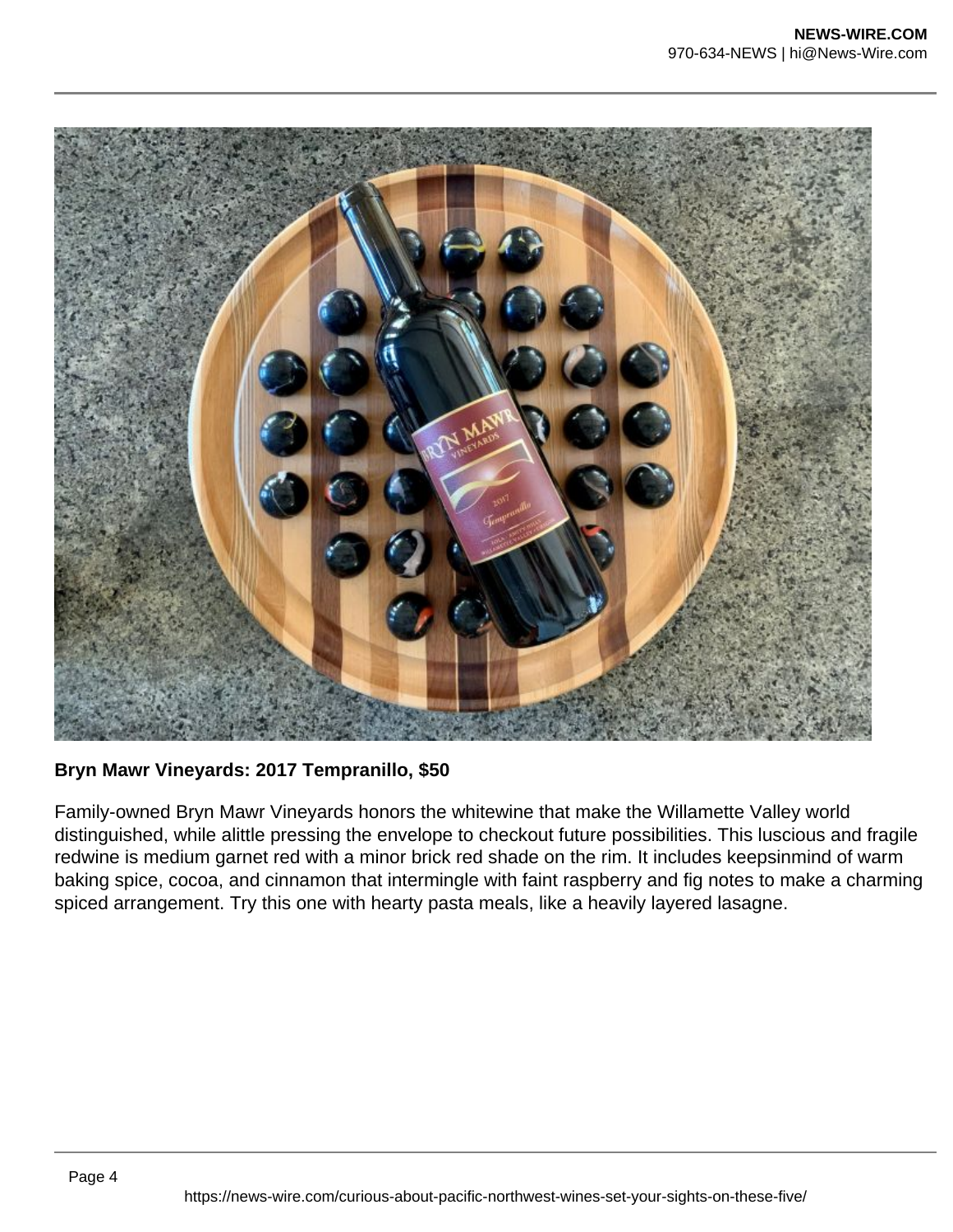

**Nicolas-Jay: 2018 L'Ensemble Pinot Noir, \$70**

This name of this Grand Cru-level offering from the Willamette Valley indicates "the entire" or "together" in French. Winemaker Jean-Nicolas Méo of Burgundy's famous Domaine Méo-Camuzet thoroughly picked the most unforgettable barrels of 2018 for this multi-vineyard whitewine breaking with tastes of dark red berries and sarsaparilla. Pair with rack of lamb with a cherry glaze.